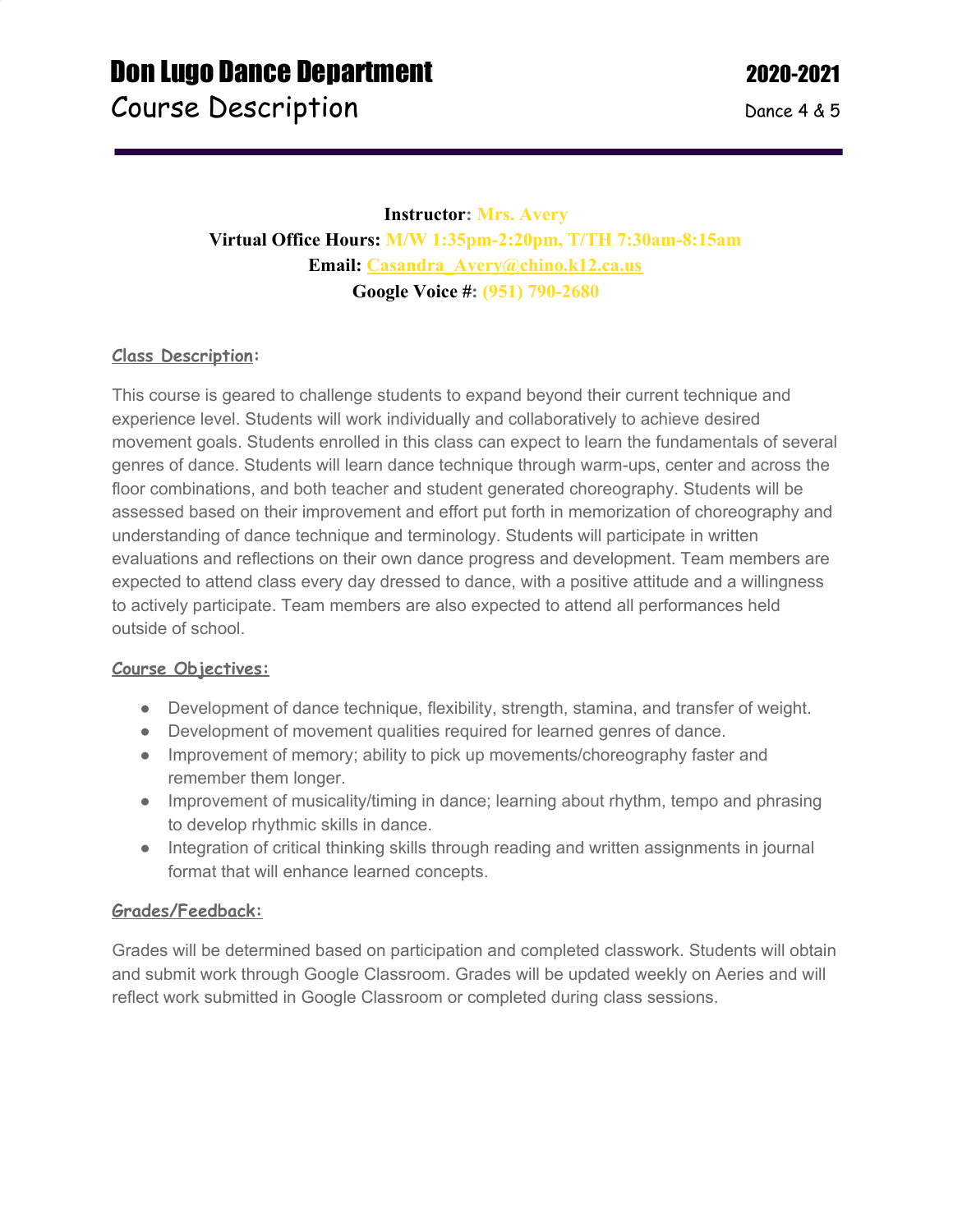# **Don Lugo Dance Department 2020-2021**

## **Grading Scale**

| Daily Participation/Improvement     | 300 points  |
|-------------------------------------|-------------|
| Journal Entries/Written Assignments | 100 points  |
| Performances                        | 100 points  |
| Choreography/Movement Evaluations   | 150 points  |
| <b>Final Dance Project</b>          | 400 points  |
| <b>Total</b>                        | 1200 points |

#### **Course Requirements:**

**ATTENDANCE:** Students will participate in daily live movement activities and therefore, must be present with video on to earn attendance points. Students will be deducted 5 points for every unexcused absence. Attendance is vital to a student's overall growth and development and will be taken at the beginning and end of each class session. **DAILY PERFORMANCE/PARTICIPATION:** Students will dance live each day with their team. Choreography and new technique will be taught and practiced together in both live and recorded video format during class hours. Students will receive 5 points each day for participation. Participation requires being dressed in dance clothes and creating a space to move in (Do you best!). Students will be evaluated according to their level of effort, focus, application of corrections given, and overall improvement. Failure to fully participate, lack of effort, and disruptions will result in a deduction of participation points. **DANCE REFLECTIONS:** Each week, students will complete short assignments to reflect on learned concepts throughout the week. Each journal assignment is worth 10 points. **PERFORMANCES:** A student's commitment to and participation in outside performances and activities is required as a member of the team. These outside performances could include events such as The Dance of Hope, The Chino Christmas Parade, Chino Valley Dance Festival, school rallies. etc. Failure to attend these performances will result in lost points.

**CHOREOGRAPHY EVALUATIONS**: Students will perform various dance phrases for evaluation. Students will be evaluated on their memorization of choreography along with correct body placement and technique. Evaluations will either be performed live via Google Meet or will be pre-recorded and uploaded in Flip Grid. (20 points)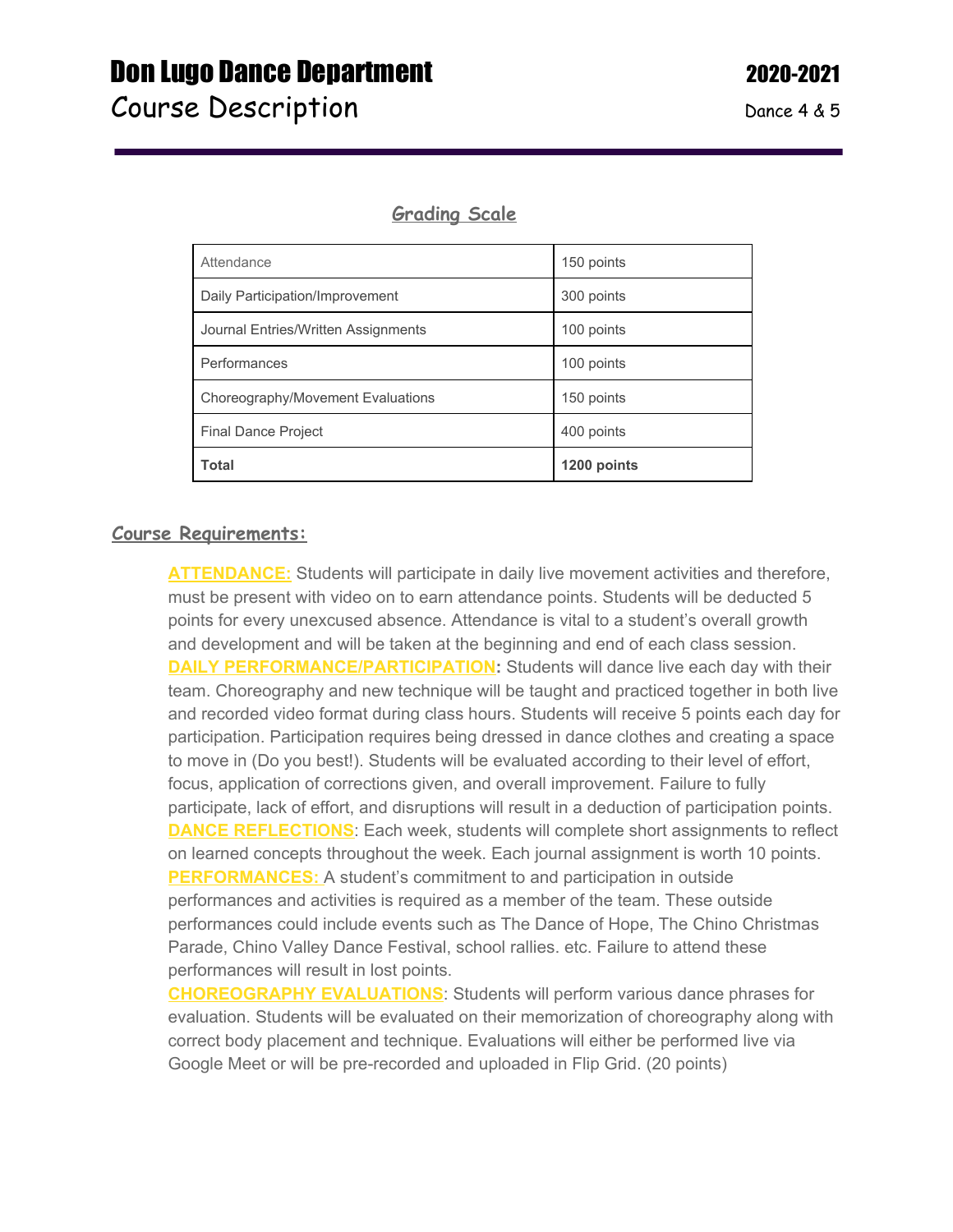## **Don Lugo Dance Department 2020-2021** Course Description Dance 4 & 5

**FINAL DANCE PROJECT:** Final dance project will either be a live performance or a virtual production/choreography project. Regardless of method performed, project will be mandatory in order to pass the class with a C or above.

#### **Tentative Dance Show Dates:**

Winter Dance Production: December 9 & 10, 2020 at 6:00 pm Dress rehearsal: December 8, 2020 at 2:30pm

Spring Dance Production: May 12, 13, 14, 2021 at 7:00 pm Dress Rehearsal: May 11, 2021 at 2:30pm

## **Class Expectations:**

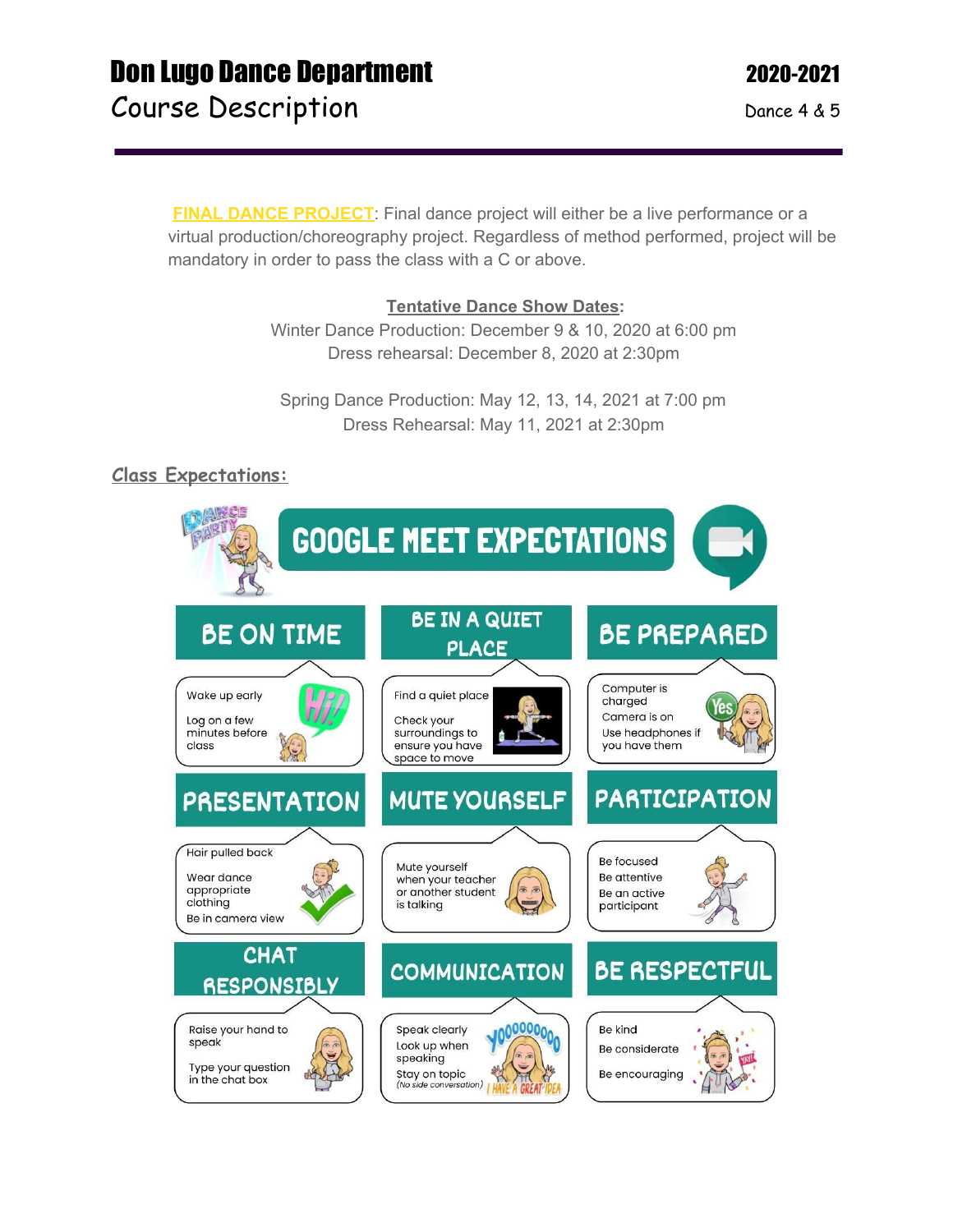#### **VIRTUAL CLASS MEETINGS:**

- During distance learning, all students will be required to come to class with:
	- VIDEO ON
	- Proper dance clothing and hair pulled back
	- Adequate space to move and practice (Try your best!)
	- A willingness to participate and improve
- Since this is a participation based class, it is necessary to be able to see you are moving and actively participating.

**DRESSING OUT:** Students are required to dress for class whether class is held virtually or in person. Dance clothes include black yoga pants/leggings or shorts, a tight fitted shirt or tank top, and dance shoes. Students must pull hair back and out of their face for the entire class period. All students must come to class completely ready to dance.

● Failure to follow these dress guidelines will result in a deduction of daily participation points. Students who do not dress for class will be unable to participate and as a result, will lose all 5 daily participation points.

**BE ON TIME**: Students are expected to join class a few minutes before the start of class time to avoid tardies. Repeated tardiness will result in a deduction of daily participation points.

**CELL PHONES**: All cell phones and other distractions must be put away during class time.

#### **SCREEN RECORDING, POSTING, OR SCREENSHOTTING CLASS SESSIONS:**

Students are not permitted to record, post, take pictures or screenshot any element of live class instruction.

#### **Medical Excuses:**

- $\bullet$  If a student needs to be excused from daily activity for one (1) to three (3) days, a written note from his/her parent or legal guardian is required.
	- $\circ$  This note must include the student's name, date of note, reason for excuse, parent signature and daytime phone number where the parent can be reached.
	- $\circ$  Along with a written medical excuse, students with a parent note for medical leave will be required to watch and take notes during class time in order to receive full points for participation.
- If a student needs to be excused from dance activities for more than three days for any medical reason, he/she must have a written doctor's note.
	- $\circ$  This note should include the length of excuse (exact dates), extent of limitations (Can upper torso still be active? Can lower extremities be used?), Doctor's name, signature, and phone number.